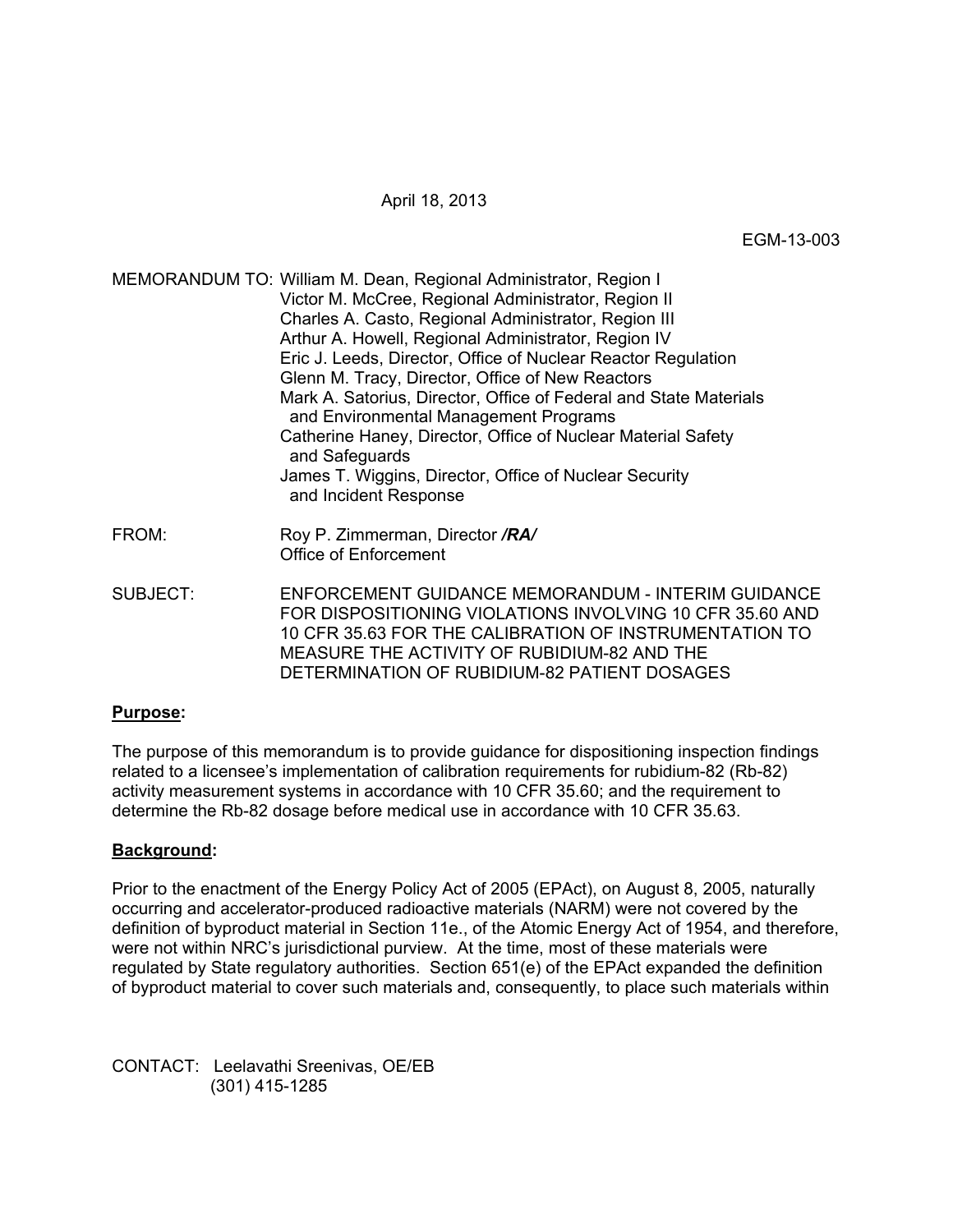the scope of NRC's regulatory jurisdiction. One such material is Rb-82. On October 1, 2007, the NRC published in the *Federal Register* (72 FR 55864) amendments to its regulations intended to address NARM.

Regarding the NRC's regulation of Rb-82, this Enforcement Guidance Memorandum (EGM) is intended to address two instances in which it is not possible to meet the current NRC regulatory requirements: (1) the medical use calibration requirements for the radiation detectors associated with Rb-82 generator systems and (2) the inability of users of those systems to determine the dosage of the Rb-82 before medical use. As discussed further, the short half-life (76 seconds) and the administration of the Rb-82 chloride, eluted directly from the generator system, into the patient preclude a licensee's measurement of the dosage in a dose calibrator prior to administration. A small number of NRC licensees use these devices, including those that used them prior to the implementation of the NARM rule in 2007.

Rb-82 generators are used to produce Rb-82 chloride, an imaging radiopharmaceutical. Its 76 second half-life and small total elution activities (30 to 100 millicuries of Rb-82) make its use for imaging significantly different from other imaging products currently regulated in 10 CFR Part 35, Subpart D, "Unsealed Byproduct Material - Written Directive Not Required." These differences were identified after a product recall in 2011 during a detailed examination of NRC's current regulations with respect to the operation of the generator, the infusion cart, the radiation detector used to measure the Rb-82 dosage, and the strontium-82/strontium-85 breakthrough determination process.

In particular, 10 CFR 35.60 requires a licensee to calibrate the instrument used to measure the activity of the dosage administered to each patient or human research subject. This calibration may either be performed in accordance with nationally recognized standards or calibration instructions provided by the manufacturer. However, there are currently neither nationally recognized standards nor specific calibration procedures for calibrating detectors in a dynamic mode (*i.e.*, while liquids are flowing by the detector). Until such standards or procedures are developed, compliance with 10 CFR 35.60 is not possible.

In addition, 10 CFR 35.63 requires a licensee to determine the activity of each dosage administered before medical use. Due to the 76 second half-life of Rb-82 and direct infusion into the patient, users of this generator system are unable to measure patient dosages of Rb-82 prior to administration.

### **Disposition of Violations of 10 CFR 35.60 or 10 CFR 35.63 Requirements:**

If an inspector identifies a potential noncompliance with a licensee's implementation of the requirements for Rb-82 generator systems, in accordance with 10 CFR 35.60 or 10 CFR 35.63, he or she should notify the appropriate Regional Branch Chief before conducting the exit meeting with the licensee. All potential non-compliances shall be brought back to the applicable Regional Office for disposition.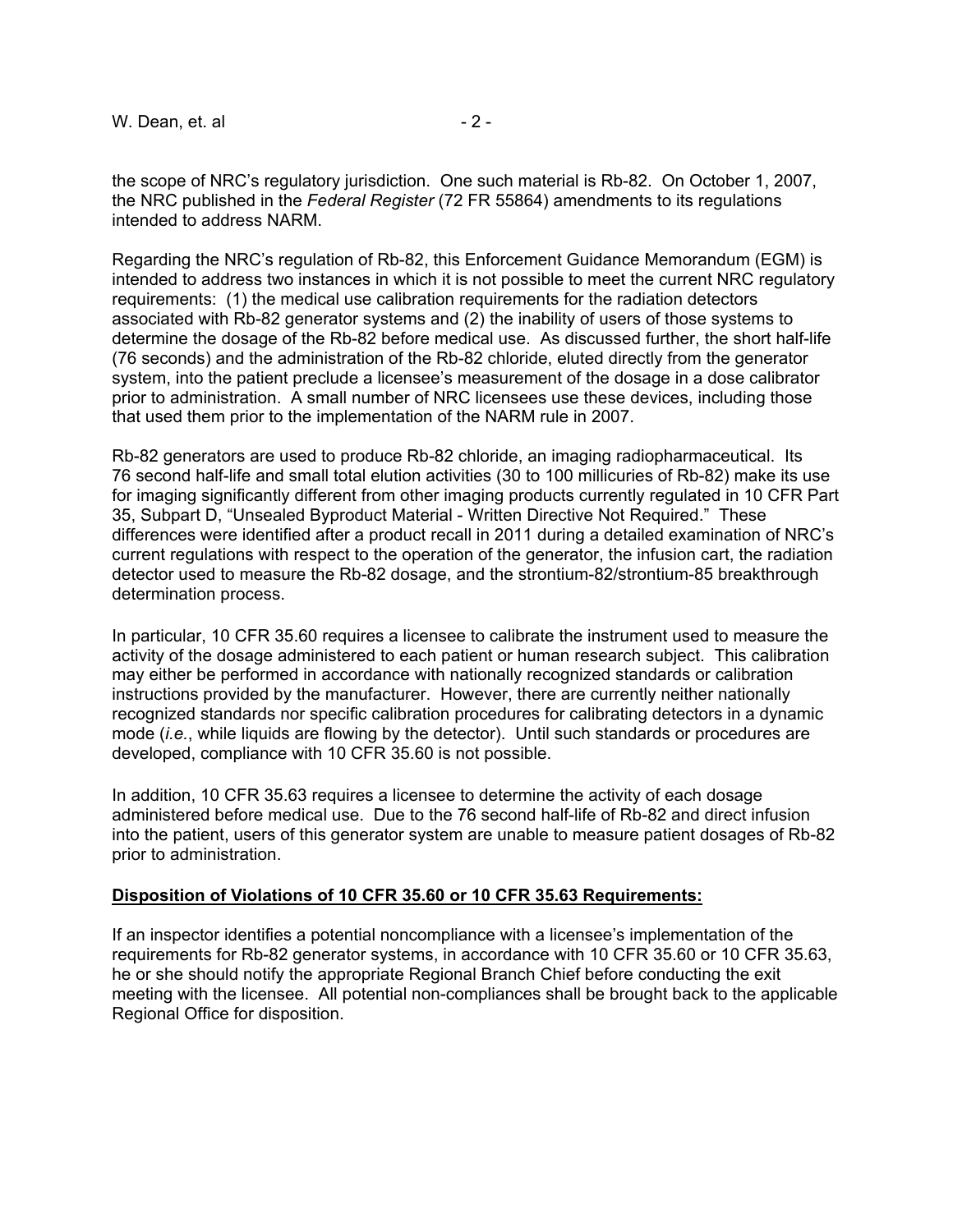### W. Dean, et. al  $-3 -$

The Regional Office shall evaluate each potential noncompliance and make one of two conclusions, as discussed below:

- 1. Use of ENFORCEMENT DISCRETION to not issue a violation for failure to comply with requirements for Rb-82 generator systems, in accordance with 10 CFR 35.60 or 10 CFR 35.63, if all three of the following criteria are met:
	- a) The licensee must have written test procedures to ensure that the infusion pump flow rate is consistent and accurate, and that the radiation detector meets the manufacturer's specifications. The licensee must perform the tests, at least every twelve months (and repeated after repair or replacement), and maintain records documenting the performance of and results of these tests. The radiation detector specifications are compared to the values obtained during tests of the detector's electronics and the response of the radiation response to a radiation source in the static mode. The licensee may use documentation of the infusion cart maintenance performed by the manufacturer to document the completion and results of the infusion rate and radiation detector test.

[Note: If in the future the manufacturer were to develop a calibration procedure (*i.e.*, accuracy, linearity and geometry evaluations of the detector), then such calibration must be performed for the detector as opposed to the electronic and radiation function tests, as currently used.]

b) All authorized user(s) (AU) for medical uses under 10 CFR Part 35.200 who are using Rb-82 chloride, as well as the Radiation Safety Officer for that facility, must have successfully completed training specific to the manufacturer and model of generator and infusion cart being used.

Such training must include: (1) elution and quality control procedures needed to determine Rb-82 activity and the Sr-82 and Sr-85 breakthrough levels; (2) dose calibrator calibration procedures; and (3) safety procedures for the clinical use of Rb-82 chloride.

Until the generator manufacturer develops static or dynamic calibration procedures for calibrating the radiation detector in the infusion cart, the quality control procedures must include: (1) performance of the Rb-82 activity constancy check comparison with Rb-82 measured in a calibrated dose calibrator; (2) how to adjust the infusion cart readout setting; and (3) when these tests are required by the manufacturer.

This training requirement is met by satisfactory completion of a training program, which addresses all of these required topics, provided by the manufacturer. The licensee must maintain documentation that all AUs using Rb-82 and the RSO have satisfactorily completed such training.

c) The licensee must record the activity of each dosage administered, as provided by the infusion cart.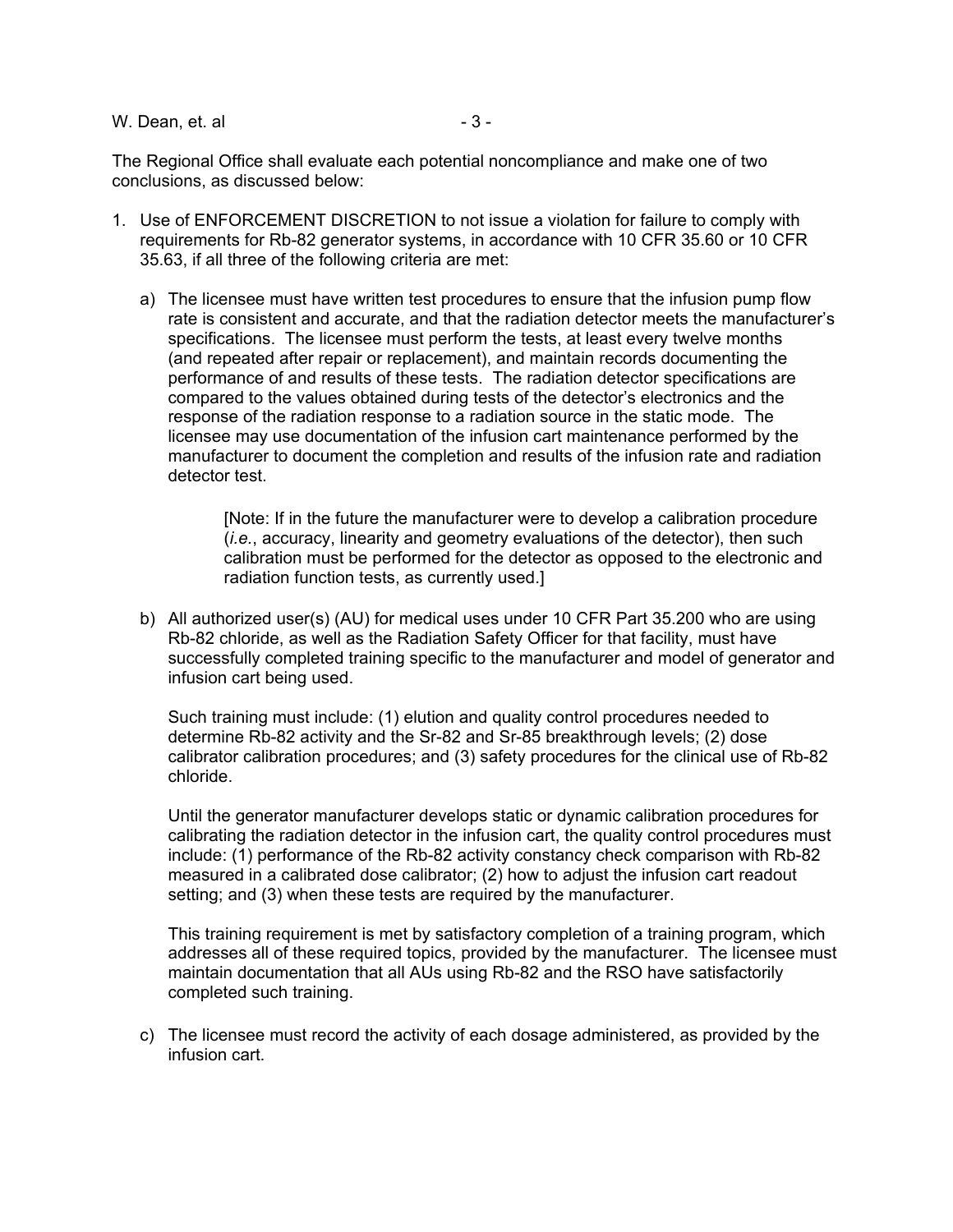W. Dean, et. al  $-4 -$ 

If the regional office determines that the noncompliance meets the criteria for using discretion, the regional office can disposition the violation without a Headquarters enforcement panel. However, the violation shall be assigned an enforcement action (EA) number to document the exercise of enforcement discretion and use of this EGM. This discretion is not limited to the initial inspection identifying the non-compliance and can be applied to subsequent inspections provided that all the criteria continue to be met.

The following, or similar, language is to be included in the text of the inspection record or report discussing the inspection finding when exercising enforcement discretion in accordance with this EGM:

"A violation of [insert as appropriate: 10 CFR 35.60 and/or 10 CFR 35.63] was identified during this inspection. In accordance with the Enforcement Policy, this violation would normally be categorized at Severity Level IV. However, in accordance with NRC Enforcement Guidance Memorandum (EGM) 13-003, issued April 18, 2013, the NRC is exercising enforcement discretion and not pursuing any enforcement action for this violation."

The letter to the licensee should include the following, or similar, language:

"Although a violation of [insert as appropriate: 10 CFR 35.60 and/or 10 CFR 35.63] was identified and the issue was discussed during the exit meeting, [insert as appropriate: the licensee name or "your program"] met all of the criteria in EGM 13-003 for use of enforcement discretion, therefore NRC is exercising enforcement discretion and, will not issue any enforcement action for this violation."

2. Use of NORMAL ENFORCEMENT process.

The Regional Office will use the normal enforcement process in accordance with the current Enforcement Policy to evaluate and disposition the non-compliance, if the licensee is found not to have met the conditions listed above. Typically, citing a Severity Level IV violation would be appropriate with a consideration of escalated action for willfulness or any other safety significant issues.

This EGM will remain effective until the underlying technical issue is dispositioned through rulemaking or other regulatory action.

cc: M. Weber, DEDMRT **SECY**